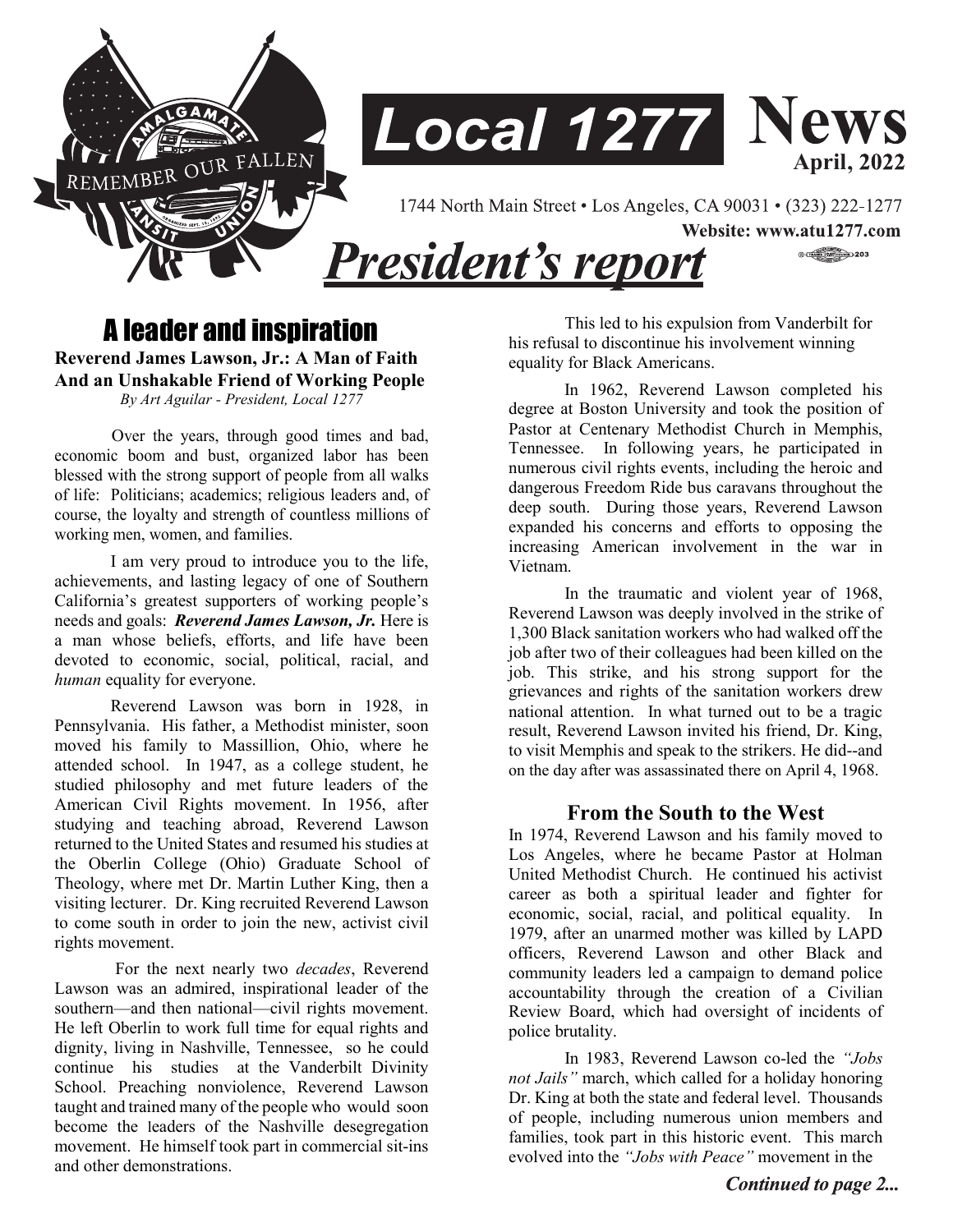### Continued from page 1...

mid-1980s, ultimately forming a coalition of union, civil rights, and other area progressive groups that demand a shift in federal spending from the military to community, social, and job-creating priorities.

In 1989, Sister Maria Elena Durazo was elected President of the Hotel and Restaurant Employees Union (HERE) Local 11. After strongly supporting her election, Reverend Lawson led nonviolence workshops for union activists as his contribution to reviving and expanding the influence of Local 11. *"Labor rights are civil rights"* became his guiding star, his mission to give working men, women, and families their absolute right to the dignity and good lives they so richly deserved.

## **Fighting for a "Moral Economy"**

In 1991, Reverend Lawson provided training and support to the giant SEIU Local 660's *"Rolling Thunder"* Campaign at the specific request of the union's General Manager, Brother Gil Cedillo. The following year, in the aftermath of the shocking Rodney King incident, uprising, and destruction, Reverend Lawson worked with local unions and community groups to stage a march and sit-in at the offices of the "Rebuild L.A." organization to demand higher wages and better working standards for the jobs created by the much-needed reconstruction of Los Angeles. He led civil-disobedience training sessions before the march and contributed spiritual guidance during the actual sit-in.

In 1996, Los Angeles Businessman-Mayor Richard Riordan threatened to veto a proposed livingwage city ordinance. In response, Reverend Lawson and other pro-working people faith leaders in Los Angeles formed CLUE, Clergy and Laity United for Economic Justice to push for its passage. In 1999, Reverend Lawson joined legendary labor and civilrights leaders Dolores Huerta and Jesse Jackson to celebrate HERE Local 11's organizational victory on the campus of the University of Southern California. Later that year, at the age of 71, Reverend Lawson retired at Pastor of the Holman United Methodist Church.

At the dawn of the new millennium, in 2002, Reverend Lawson began teaching at UCLA. He taught a course entitled *"Nonviolence and Social Movements: Theory and Practice for Social Change".* In the following year, inspired by the 1960s Freedom Rides, Reverend Lawson, Maria Elena Durazo, and Dolores Huerta led a group of 900 immigrant workers from Los Angeles to New York City on buses. They stopped at

in 100 cities along the way, advocating for greater workplace protections and pathways to citizenship. Their *"Immigrant Workers Freedom Ride"* ended at the shadow of the Statue of Liberty.

In 2006, Reverend Lawson and his CLUE joined Black community leaders to support SEIU's *"Stand for Security"* campaign to organize mostly Black security officers throughout the city of Los Angeles. In 2011, he participated in the first DREAM Summer Program at the UCLA Labor Center, teaching young immigrant-rights activists the philosophy of nonviolence. In 2013, Reverend Lawson began teaching a graduate seminar at UCLA, "Nonviolence in Social Movements", and in 2016, a book of his teachings—*Nonviolence and Social Movements*—was published.

In 2018, Reverend Lawson was presented with the Congressional Medal of Honor by his long-time friend and civil-rights giant, the late Congressman John Lewis. The following year, he was inducted into the State of California Hall of Fame after being nominated by Governor Gavin Newsom. Just two years ago, in 2020, at the age of *92*—Reverend Lawson joined Congressman Lewis, Speaker of the House Nancy Pelosi and California Senator Kamala Harris for a memorial march across the infamous Pettus Bridge in Selma, Alabama, to call for new voting-rights protections. Just a few months later, he delivered the eulogy at Lewis' funeral.

Last year, Vanderbilt University, where divinity student James Lawson had been expelled for his role in the Nashville sit-ins campaign, established the James Lawson Institute for the Research and Study of Nonviolent Movements. And also in 2021, the California State budget allocated \$15,000,000 to renovate and rededicate the UCLA downtown Labor Center building on MacArthur Park as the UCLA James Lawson, Jr. Worker Justice Center.

*What an inspiring life of leadership and achievement! What a life helping the union movement and the working people and families it so strongly represents.* A life perhaps best summed up by two quotes from Reverend Lawson:

*"Every Worker deserves those benefits that enables them to indeed attain an abundant life that is full of the riches, spiritual, as well as the riches, bread."*

*"A society pushing racism, sexism, violence, what I call 'plantation capitalism', is a society that desperately needs transformation—social, economic, political, and spiritual change and revolution. No matter our lofty documents, the majority of people in the U.S. did not and do not have full civil rights."*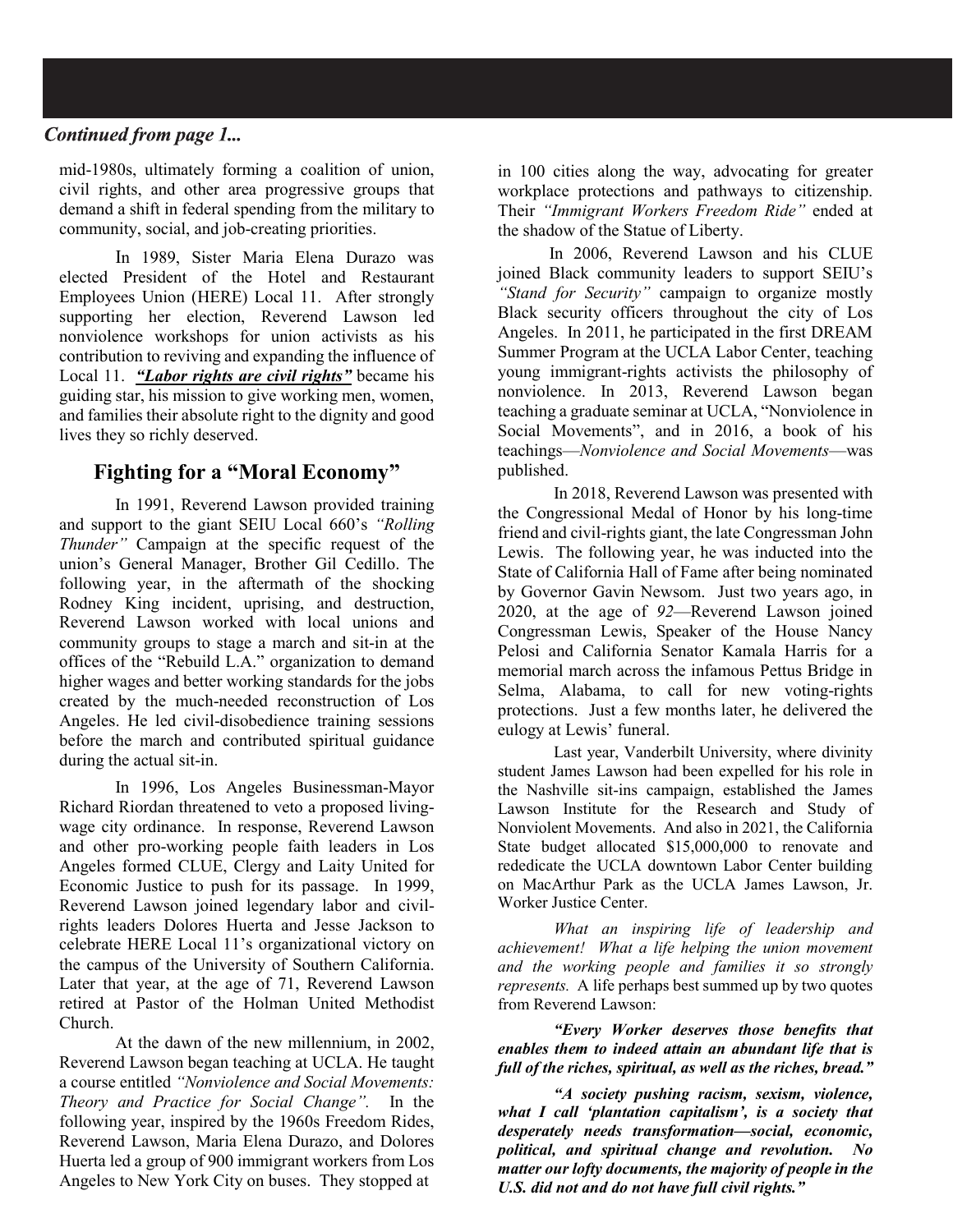

## **Attention: Inland Empire Members**

## **I.E. Labor Council Endorsements For April and June Elections**

As always, the Inland Empire Labor Council has taken the time and effort to interview candidates for various federal, state, and local political offices. The Council questions and then deliberates about candidates, focusing on their commitment to the needs and goals of working people and families. These endorsements are the results of their work, and are recommended as the best men and women for their positions.

#### **April 12 election**

Moreno Valley City Council – **Elena Baca-Santa Cruz** 

#### **June 7 elections**

- U.S. Congressional District 23 Derek Marshall
- **U.S. Congressional District 25 – Raul Ruiz (incumbent) – No recommendation**
- U.S. Congressional District 33 Pete Aguilar (incumbent)
- **U.S. Congressional District 39 – Mark Takano (incumbent)**
- U.S. Congressional District 41 Will Rollins

#### **California Assembly District 36 – Eduardo Garcia (incumbent)**

California Assembly District 45 – James Ramos (incumbent)

**California Assembly District 47 – Christy Holstege**  California Assembly District 50 – Eloise Gomez Reyes (incumbent)

**California Assembly District 53 – Freddie Rodriguez (incumbent)** 

California Assembly District 58 – Sabrina Cervantes (incumbent)

**California Assembly District 60 – Corey Jackson or Esther Portillo – No recommendation**  California Assembly District 63 – Fauzia Rizvi

**Riverside Board of Education (2) – Eric Mooney**  Riverside Board of Education (6) – Elizabeth Romero (incumbent)

#### **Riverside County Superintendent of Schools – Edwin Gomez (incumbent)**

Riverside Bd. Of Supervisors (5) – Yxstian Gutierrez **Riverside County District Attorney – Burke Strunsky**  Riverside Superior Court Judge (11) – Laura Gracia

**San Bernardino Bd. Of Supervisors (2) – DeJonae Shaw**  San Bernardino Bd. Of Supervisors (4) – Connie Leyva **San Bernardino City Council (4) –Christian Shaughnessy**  San Bernardino Mayor – Helen Tran **San Bernardino County Superintendent of Schools – Catherine Wind-Muro – No endorsement** 

# **Life's relay race**

## Our Union Responsibility

*By Errol Frazier - Vice President, Local 1277*

For more than 30 years, I have been a proud member of ATU Local 1277. I take great pride in both my membership and in my support and activities within our union. *But please know, brothers and sisters, that my love for my union didn't just happen. It wasn't "just one of those things."* It took me time and patience on my part and that of more-senior members—for me to learn and fully understand what important lessons that were being taught to me.

Think of a union life as a relay race, passing the baton from hand to hand as runners race around a set course. When it is *our* turn, so to speak, in a union, when we are called, our job is to receive and secure that baton—*and then be damn sure to get it to the next runner (or generation of union members).*

I have very vivid memories of the many kind, patient, and more experienced brothers and sisters who took my under their wing to protect me and help me grow up. Oh, sure, they "showed me the ropes" when it came to the ins and outs of my work—what to do, what *not* to do—and all the time doing the job safely and efficiently.

I warmly salute those veterans and their lessons: *Arthur Winston; James Gatewood; David Chamness; Michael Medina; Alvie Jones; Rudy Campos; Billie Rains, and Richard Frandan* and all the others who took the time to speak to me, counsel me, or even give me a brotherly smack on the back of the head just as a friendly reminder not to forget a work or *life* lesson they had passed on down to me.

*These are the people—my teammates—who started me off on the first leg of this life-long, rewarding relay race!*

## **Learning and Growing**

What did I learn? Oh, not much. *Just everything!* My more-senior members—my relay racers—taught me on the spot, about whatever issue was hot at the time and I had questions about: Getting to work on time; attendance; work assignments; vacations; benefits; grievances *and, above all, union representation.* And those were just *some* of the things they taught me; their lessons covered anything else they thought it was important for me to learn. These kind, patient, and experienced members knew they had an

## Continued to page 4...